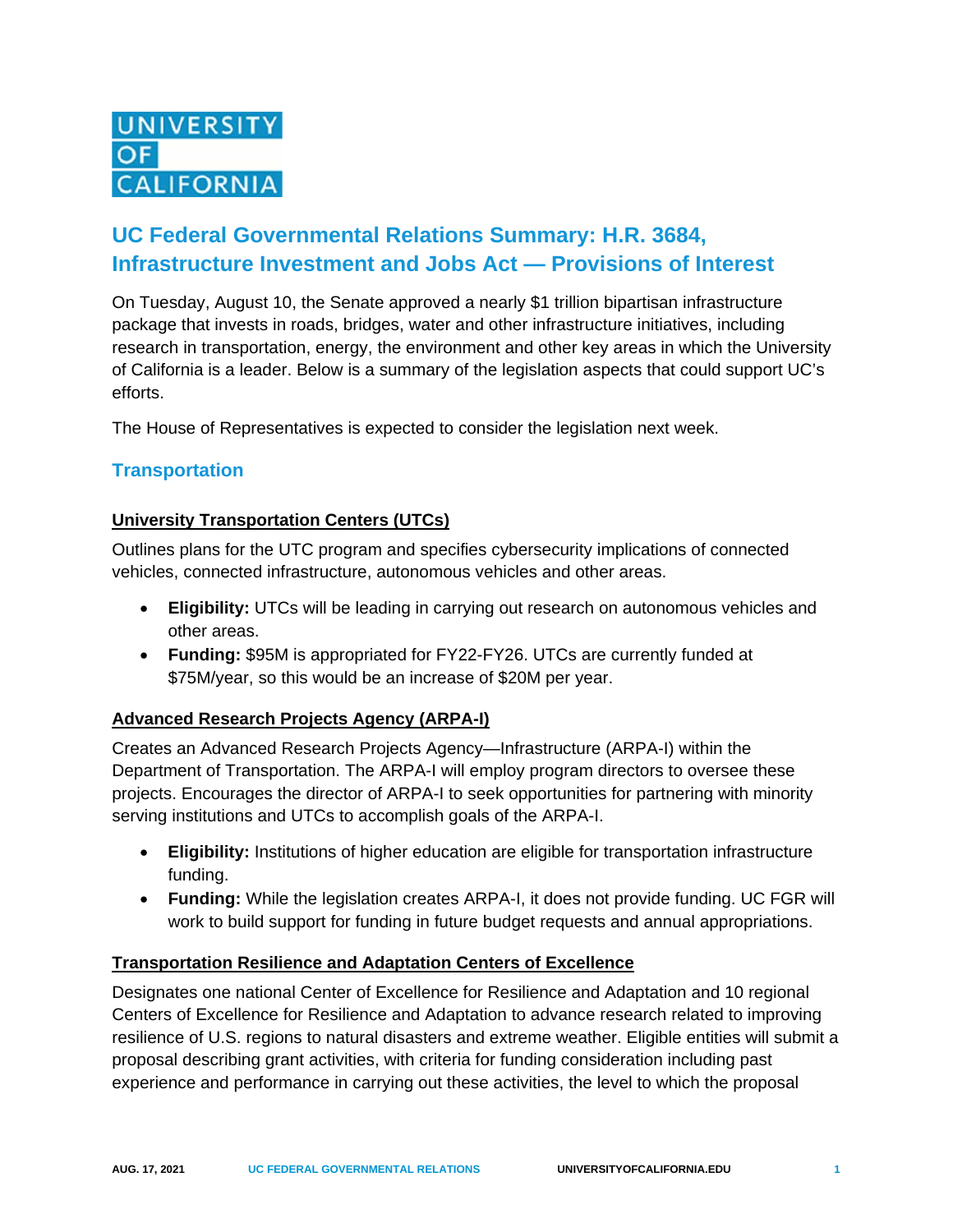would advance the state of practice in resilience planning and identify innovative solutions for transportation assets and systems and ways they can engage various community groups.

- **Eligibility:** Institutions of higher education are eligible.
- **Funding:** Subject to availability of appropriations, each Center of Excellence would receive a grant of not less than \$5M for each fiscal year in FY22-FY31.

#### **Research and Technology Development and Deployment**

Enhances transformative innovations from the Department of Transportation, such as the creation of a new Center of Excellence on New Mobility and Automated Vehicles and the Open Challenge and Research Proposal Pilot Program. The latter would include solicitations from UTCs and other entities.

- **Eligibility:** Institutions of higher education can partner on some of these programs.
- **Funding:** \$20M authorized FY22-FY26 for accelerated implementation and deployment of advanced digital construction management systems.

#### **Emerging Technology Research Pilot Program**

Directs the Secretary of Transportation to establish a pilot program for conducting emerging technology research to increase the structural integrity and cost-effectiveness of surface transportation infrastructure. The program will also focus on reducing the impact of automated and connected driving systems and improving the transportation infrastructure in anticipation of automated driving systems and advanced driver-assistance systems.

- **Eligibility:** Eligible entities are not specified; however, UC FGR will work with department to seek eligibility opportunities for universities.
- **Funding:** \$5M authorized per year from FY22-FY26.

#### **Open Research Initiative**

Establishes a new Advanced Transportation Research initiative, which creates a pilot program for open research. Directs the Secretary of Transportation to facilitate interagency coordination on research, development and demonstration activities, including with the Secretary of Energy, the National Science Foundation (NSF) Director and others.

- **Eligibility:** Institutions of higher education, and UTCs can submit unsolicited research proposals.
- **Funding:** \$50M is appropriated for FY22-FY26.

#### **Grants for Charging and Fueling Infrastructure**

Establishes a new grant program to strategically deploy publicly accessible electric vehicle charging infrastructure, hydrogen fueling infrastructure, propane fueling infrastructure, and natural gas fueling infrastructure. Provides funding to eligible entities including a state, or political subdivision of a state, units of local government and other entities.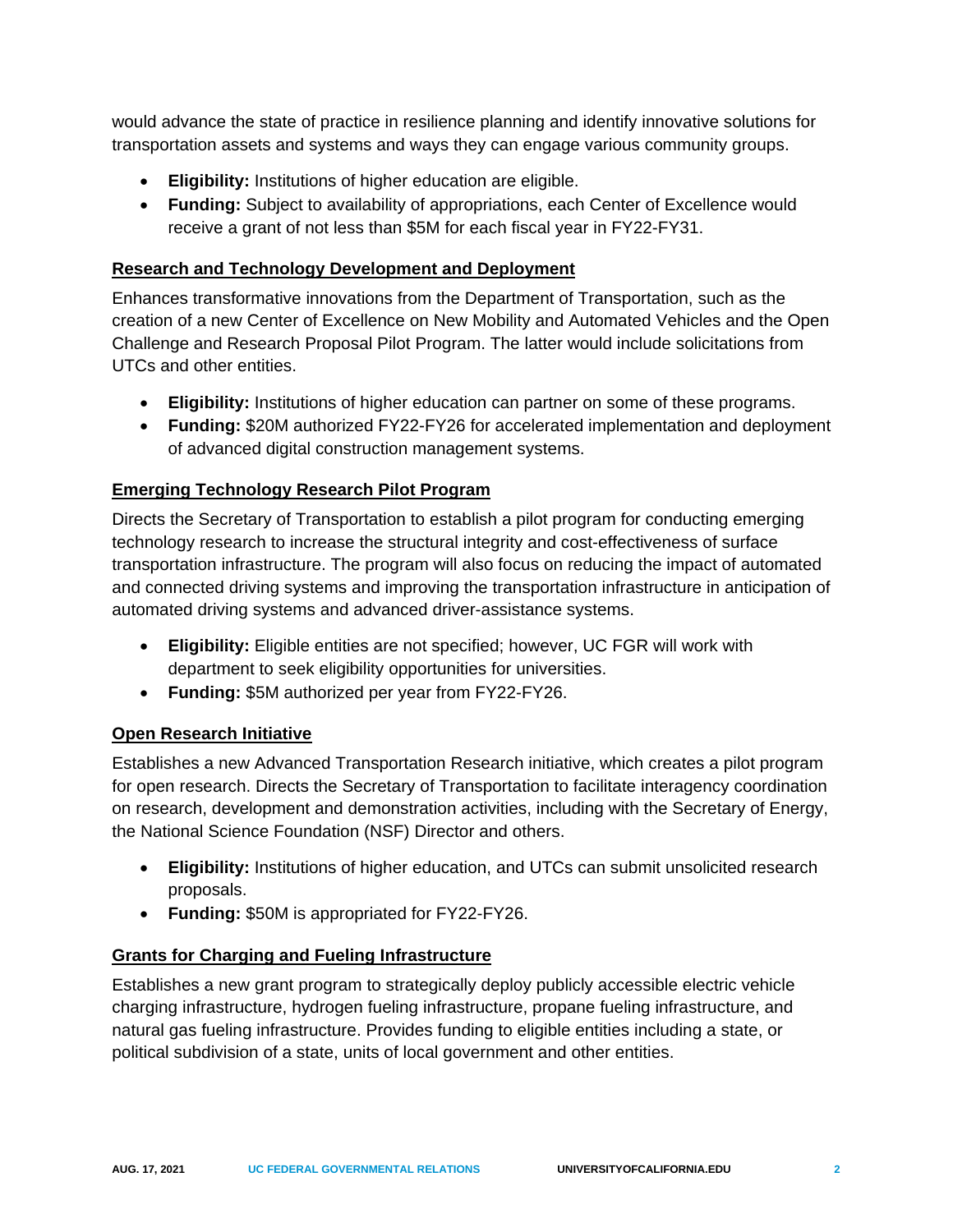- **Eligibility:** Universities are not specifically mentioned as eligible to apply for grants. However, states are eligible. UC FGR will work with SGR to identify potential funding opportunities.
- **Funding:** Maximum grant amounts are \$15M. Once implemented, UC FGR will work with SGR to identify potential funding opportunities.

#### **Workforce Development, Training and Education**

Establishes a Transportation Education and Training Development and Deployment Program to make grants available to educational institutions or state Departments of Transportation related to training the transportation workforce, including outreach and partnerships with industry.

- **Eligibility:** The type of educational institution eligible is not specified; however, UC FGR will work with program leads to seek eligibility opportunities for universities.
- **Funding:** The Secretary may use "funds available" to carry out these activities.

# **Public Transportation Innovation**

Requires the Secretary of Transportation to conduct testing evaluation and analysis of low or no emission vehicle components. Also requires the Secretary to enter into a contract or cooperative agreement with at least one institution of higher education to operate and maintain a facility to conduct research of low or no emission vehicle components.

- **Eligibility:** Institutions of higher education may contribute to evaluation and analysis. Once implemented, UC FGR will work with the department to identify potential funding opportunities.
- **Funding:** No funding is specified for this program. Vehicle technologies are currently funded at \$400M in FY21.

#### **Risk and System Resilience**

Requires the Secretary of Transportation to develop a process for quantifying annual risk related to the resilience of the U.S. surface transportation system, and to identify and support fundamental research to develop a framework and models to support risk-based analysis related to increasing system resiliency.

- **Eligibility:** State departments of transportation and local governments are eligible to contribute to this effort. UC FGR will work with SGR to identify potential funding opportunities.
- **Funding:** No funding is specified. The Secretary will use existing research facilities, including UTCs.

#### **Rail Research and Development Center of Excellence**

Directs the Secretary of Transportation to award grants for establishing and maintaining a Center of Excellence to advance research that improves rail safety, efficiency and reliability for rail research.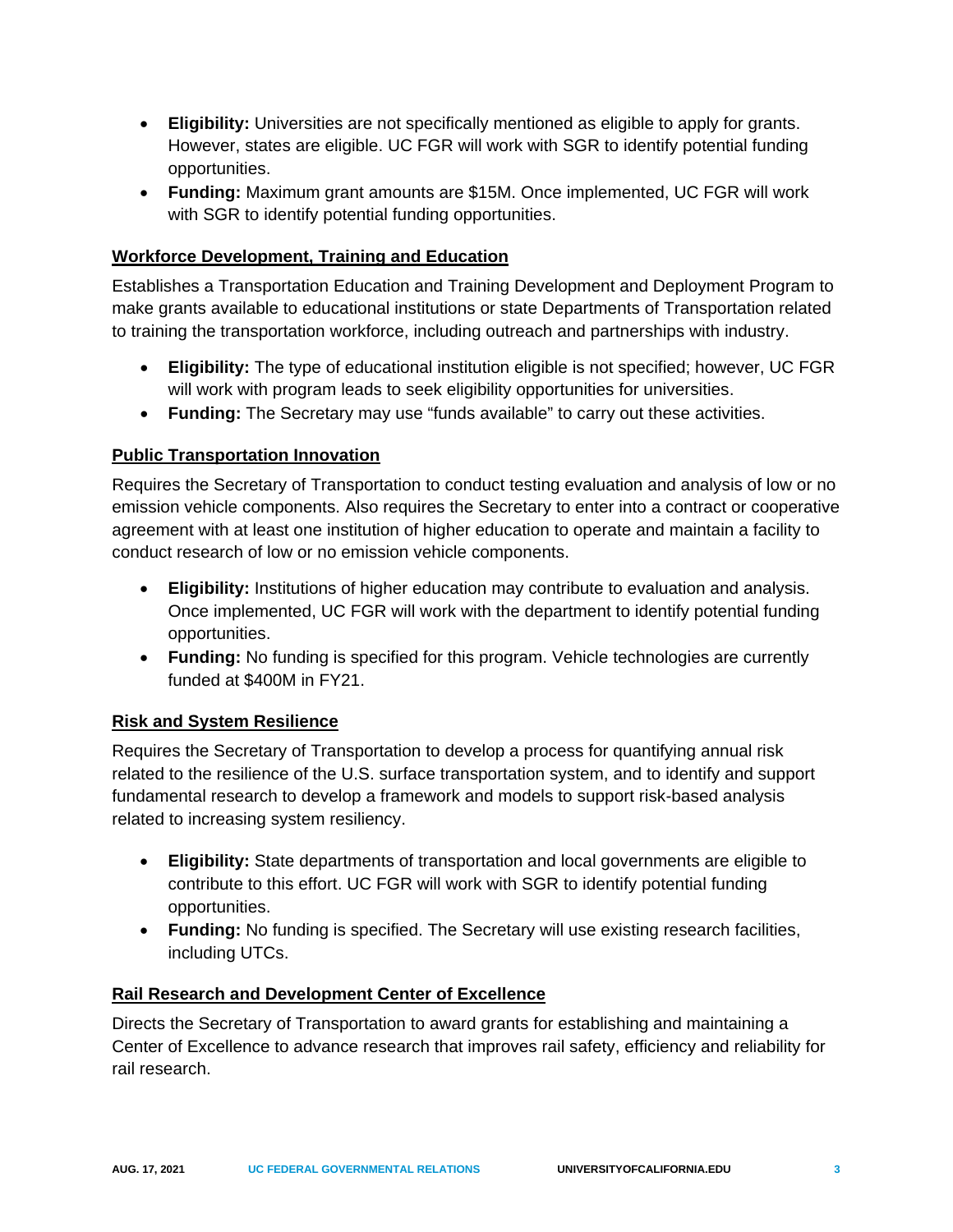- **Eligibility:** Institutions of higher education are eligible to apply. Once implemented, UC FGR will work with the department to identify potential funding opportunities.
- **Funding:** Grant funds will be used for research, education, transportation, rail infrastructure and other areas, with the federal share being 50 percent of the cost of establishing and operating the Center of Excellence and related research activities.

# **Energy**

# **Clean Hydrogen Programs**

Describes the Clean Hydrogen Research and Development Program, with the goal of advancing research and development to demonstrate and commercialize the use of clean hydrogen in the transportation sector and other sectors. Establishes regional clean hydrogen hubs to support the development of clean hydrogen standards and the production, processing, delivery, storage and end-use of clean hydrogen. These hubs are a network of clean hydrogen producers, potential clean hydrogen consumers and connective infrastructure located in close proximity.

- **Eligibility:** Institutions of higher education and national laboratories are eligible for clean hydrogen hubs and for clean energy hydrogen manufacturing and recycling programs.
- **Funding:** \$8B is authorized for FY22-FY26 for clean hydrogen hubs. Hydrogen and fuel cell technologies are currently funded at \$150M in FY21 enacted, so if adequately funded this could lead to a significant new investment.

# **Deployment of Technologies to Enhance Grid Flexibility**

Establishes the Smart Grid Investment Matching Grant Program to provide flexibility and help to rebalance the electrical system, aggregate distributed energy resources, provide energy storage and anticipate and mitigate impacts of extreme weather events or natural disasters on grid resilience.

- **Eligibility:** Institutions of higher education are not listed as being eligible for funding. However, the program covers buildings, wireless broadband and energy storage which may be relevant to UC campuses.
- **Funding:** \$3B authorized for FY22 until expended. Currently, there is limited funding at DOE for grid research, so if adequately funded this could lead to a significant new investment.

#### **Enhanced Grid Security**

Develops and carries out a program on cybersecurity for the energy sector research, development and demonstration, whose goal is to create advanced cybersecurity applications and technologies for the energy sector, assess risks to the energy sector, perform pilot demonstration projects, develop workforce development curricula for energy sector-related cybersecurity and preserve the electric grid in the face of natural and human-made threats and hazards.

• **Eligibility:** National laboratories may collaborate with other entities on these programs. Doesn't specify institutions of higher education. However, UC FGR will work with the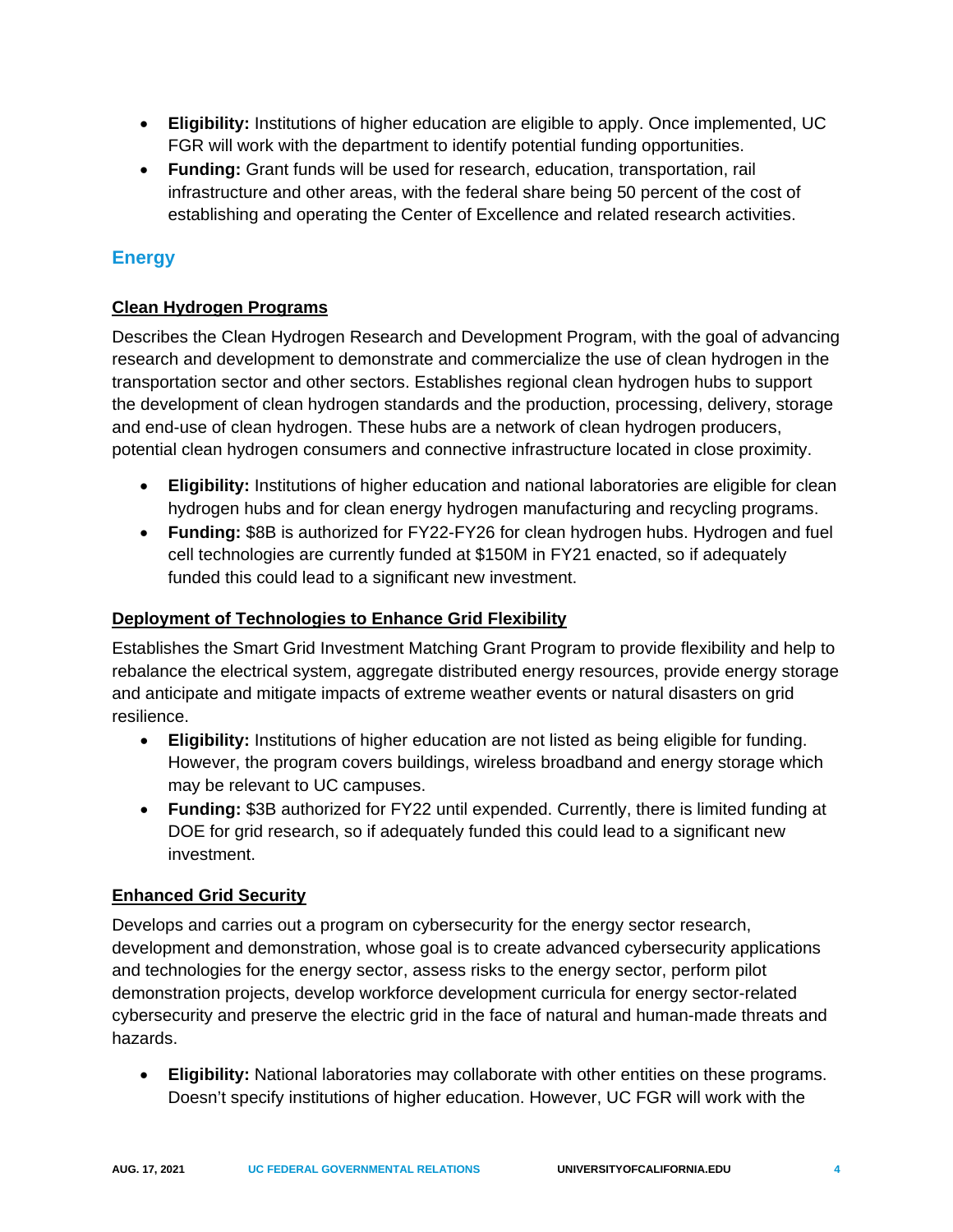department to urge that UC should be able to apply based on the relevance of research topics.

• **Funding:** \$250M in FY22-FY26 for the research, development, and demonstration program; \$50M in FY22-FY26 for modeling and assessing energy infrastructure risk.

#### **Future of Industry Program and Industrial Research and Assessment Centers**

Supports assessments of manufacturer plant sites, optimizing energy efficiency and environmental performance, research and development for alternative energy sources, and other purposes. Internships and apprenticeships for students will also be supported.

- **Eligibility:** Institutions of higher education and national laboratories are eligible.
- **Funding:** \$550M is authorized for FY22-FY26.

# **Battery Processing and Manufacturing**

Describes advanced batteries as consisting of a battery cell that can be integrated into the module, pack or system to be used in storage applications, including electric vehicles and the electric grid. Establishes the Battery Material Processing Grant Program to expand U.S. capabilities and enhance national security. Grants will be awarded for demonstration projects, as well as manufacturing, processing and recycling.

- **Eligibility:** Institutions of higher education and national laboratories are eligible.
- **Funding:** \$3B for manufacturing authorized for FY22-FY26; \$3B for processing and recycling authorized for FY22-FY26. Battery research is currently funded at \$75M in FY22 enacted, so if adequately funded this could lead to a significant new investment.

#### **USGS Energy and Minerals Research Facility**

Develops a USGS research facility to support energy and minerals research, to be funded by the USGS Director through a cooperative agreement with an academic partner.

- **Eligibility:** UC campuses may be eligible for this funding in collaboration with USGS.
- **Funding:** \$167M is authorized for FY22, to remain available until expended.

#### **Critical Minerals Mining and Recycling Research**

Establishes a grant program for critical minerals and supports supply chain resiliency. The Secretary of Commerce in coordination with the NSF Director will issue competitive awards for this research, and the National Science and Technology Council will coordinate federal science and technology efforts.

- **Eligibility:** Institutions of higher education and national laboratories are eligible.
- **Funding:** \$100M is authorized for FY21-FY24.

#### **Wildfire Risk Reduction**

Establishes a Community Wildfire Defense Grant Program to award grants to at-risk communities to develop and carry out wildfire protection plans. Funding is allocated for federal agency distribution.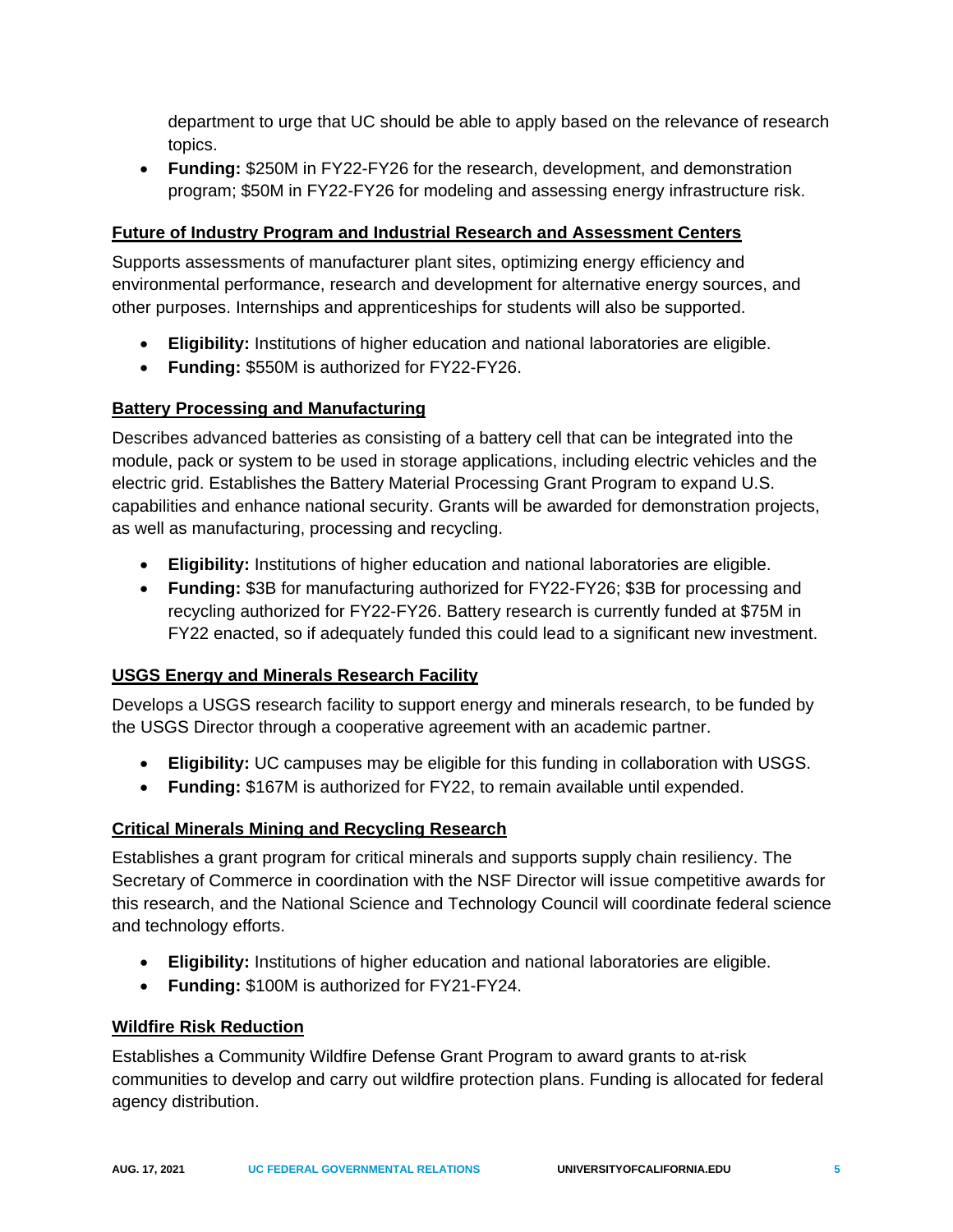- **Eligibility:** Funding is provided to states, but UC may be eligible as a subgrantee. UC FGR will work with SGR to identify future funding opportunities.
- **Funding:** \$3.369B is authorized for FY22-FY26.

# **Use of Agricultural Commodities in Construction and Consumer Products**

Directs the Secretary of Agriculture to carry out a pilot program to study the benefits of using agriculture commodity materials derived from agricultural products in the production of construction and consumer products. Directs the Secretary of Agriculture to partner with at least one qualified bioproduct research facility located near an institution of higher education.

- **Eligibility:** Institutions of higher education may be eligible through partnerships facilitated by the Secretary of Agriculture. Once implemented, UC FGR will work with the Secretary to identify funding opportunities.
- **Funding:** \$2M is authorized for FY22-FY23.

#### **Ecosystem Restoration**

Authorizes the Secretaries of Agriculture and Interior to enter into contracts, including stewardship contracts or agreements, in order to restore ecological health on federal land and to establish a Working Capital Fund for these contracts. Also authorizes the Secretaries of Agriculture and Interior to develop a ranking system that categorizes federal land based on priority for ecological restoration involving vegetation removal.

- **Eligibility:** Funding is provided to states, but UC may be eligible as a subgrantee. UC FGR will work with SGR to identify future funding opportunities.
- **Funding:** \$2.1B is authorized for FY22-FY26.

#### **Energy Storage Demonstration Projects**

Authorizes funding to carry out demonstration projects for pilot energy storage systems to improve the security of critical infrastructure and emergency response systems, to improve the reliability of transmission and distribution systems in rural areas and to integrate renewable energy resources, among other purposes.

- **Eligibility:** Eligibility is not specified. However, UC may benefit from this funding if partnering with local energy companies.
- **Funding:** \$355M for FY22-FY25 for energy storage demonstration projects pilot grant program; \$150M for FY22-FY25 for long-duration demonstration initiative and joint program.

#### **Carbon Capture Demonstration and Pilot Programs**

Authorizes funding for carbon capture projects and demonstration programs for industries using coal, environmental organizations and others, and for testing the development of technologies to control and remove mercury emissions from coal mines.

• **Eligibility:** Eligibility is not specified. However, UC may benefit from this funding if partnering with environmental organizations at the state level.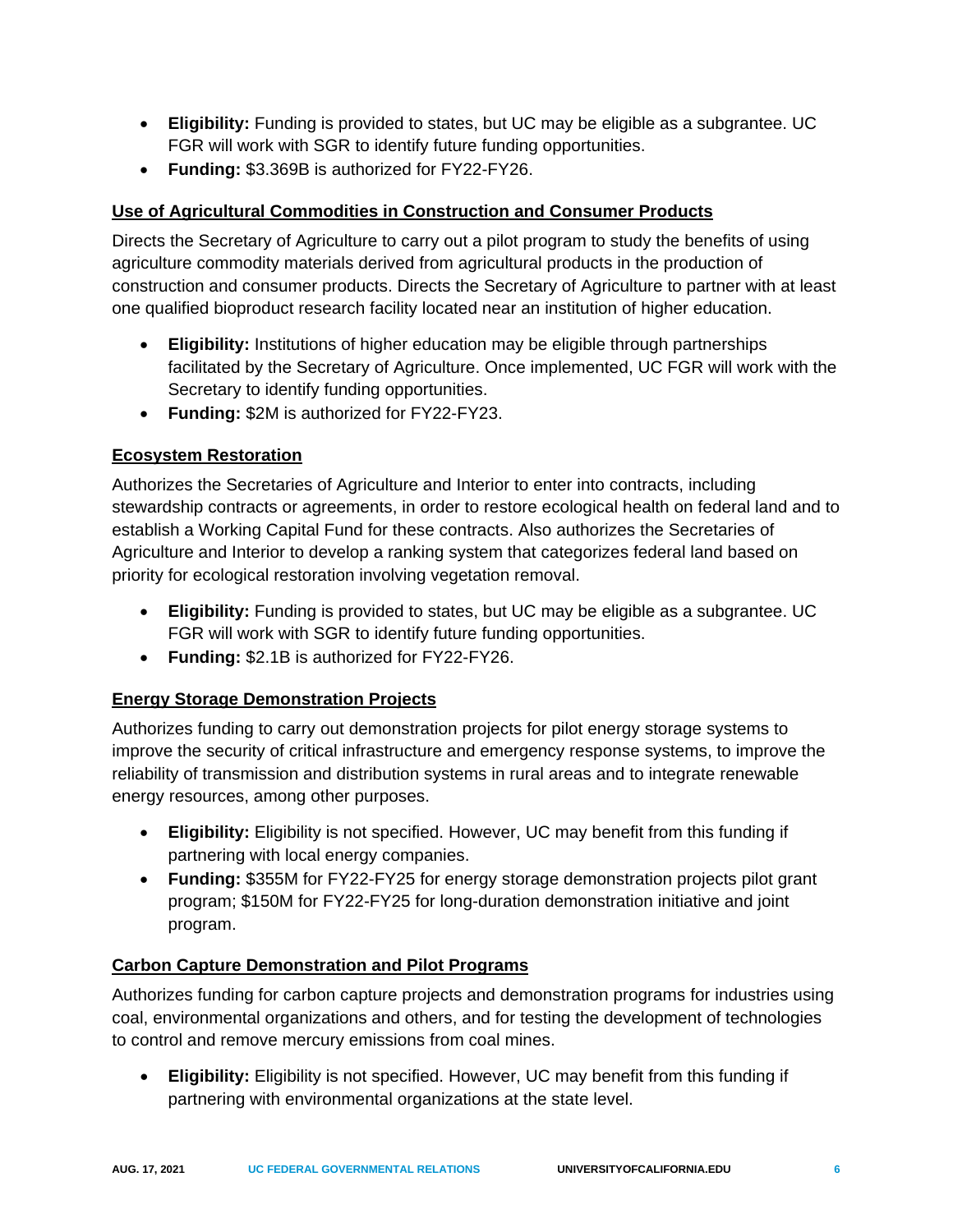• **Funding:** \$378M for FY22, \$200M for FY23, \$200M for FY24 and \$150M for FY25 for carbon capture large-scale pilot projects; \$937M for FY22, \$500M for FY23, \$600M for FY25 for carbon capture demonstration projects.

# **Drinking water and wastewater infrastructure**

#### **Stormwater Infrastructure Technology**

Authorizes funds to eligible institutions to establish and maintain centers of excellence for new and emerging stormwater control infrastructure technologies across the U.S., with each center conducting research on the geographical region in which the center is located.

- **Eligibility:** Institutions of higher education are eligible.
- **Funding:** \$5M is authorized for each fiscal year in FY22-FY26.

#### **Broadband**

#### **Broadband Grants for States, District of Columbia, Puerto Rico, and Territories**

Establishes a Broadband Equity, Access and Deployment Program, which will make grants to eligible entities. Provides grants for broadband deployment for filling gaps in unserved and underserved locations.

- **Eligibility:** States are eligible for this funding. Community anchor institutions are also eligible. UC may benefit from this funding if awarded to the state of California, or UC could potentially partner on a grant with (or be a subgrantee of) a community anchor institution requesting funding.
- **Funding:** \$42.45B is authorized for this program; certain amounts will be designated for states, including a minimum allocation per state of \$100M.

#### **State Digital Equity Capacity Grant Program**

Establishes a state Digital Equity Capacity Grant Program in the Department of Commerce, with a goal of promoting digital equity and building capacity for states to ensure access to broadband by residents of states. Administering entities can make subgrants to eligible entities. Amount of funding eligibility will be calculated based on the state population and level of access to broadband, with the minimum award no less than 0.5% of the total amount per state.

- **Eligibility:** States are eligible for this funding. Community anchor institutions are also eligible. UC may benefit from this funding if awarded to the state of California; UC FGR will work with SGR to identify future funding opportunities.
- **Funding:** \$60M is authorized for digital equity grants to remain available until expended; \$240M is authorized for FY22 and \$300M for each year in FY22-26.

#### **Digital Equity Competitive Grant Program**

Requires the Assistant Secretary of Commerce for Communications and Information to establish a Digital Equity Competitive Grant Program to support efforts for achieving digital